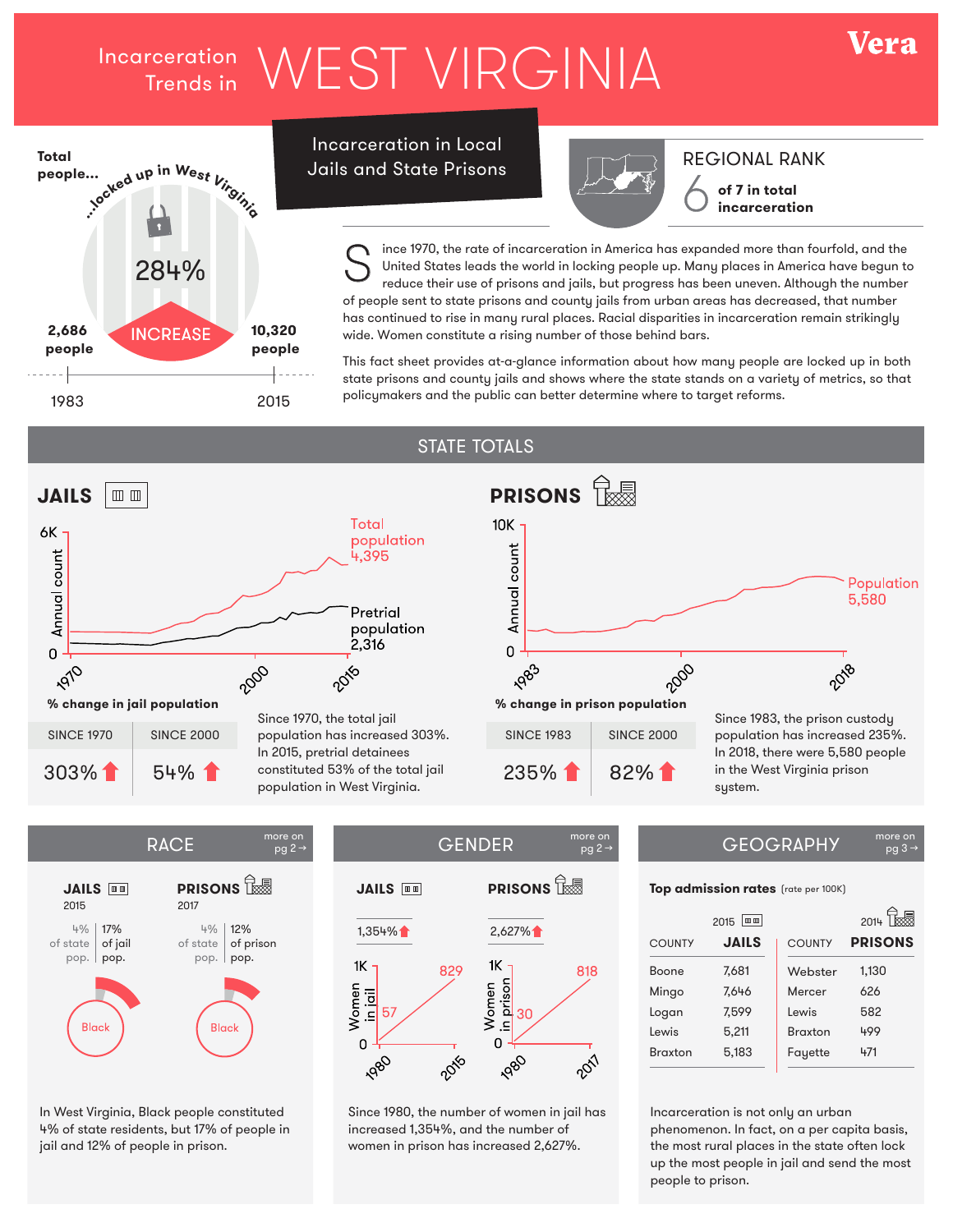## RACE AND ETHNICITY



### **NATIONAL CONTEXT**

The overrepresentation of Black Americans in the justice system is well documented. Black men constitute about 13 percent of the male population, but about 35 percent of those incarcerated. One in five Black people born in 2001 is likely to be incarcerated in their lifetime, compared to one in 10 Latinx people and one in 29 white people.

Discriminatory criminal justice policies and practices at all stages of the justice process have unjustifiably disadvantaged Black people, including through disparity in the enforcement of seemingly race-neutral laws. Studies have found that Black people are more likely to be stopped by the police, detained pretrial, charged with more serious crimes, and sentenced more harshly than white people—even when controlling for things like offense severity.

Nationally, Latinx people are also overrepresented in prisons and jails, yet common data misclassification leads to distorted, lower estimates of Latinx incarceration rates and distorted, higher estimates of white incarceration rates. Smaller and inconsistent data reporting make it difficult to measure the effects of racism for incarcerated people of other racial groups.

### GENDER



The number of women in West Virginia's jails has increased more than 20-fold, from 41 in 1970 to 830 in 2015.

# **PRISONS**



The number of women in West Virginia's prisons has increased more than 28-fold, from 29 in 1978 to 818 in 2017.

### **NATIONAL CONTEXT**

Although men's jail admissions have declined by 26 percent since 2008, women's admissions have increased both as a total number and as a proportion of all jail admissions. Women now make up almost one out of every four jail admissions, up from fewer than one in 10 in 1983. Since 1970, the number of women in U.S. jails has increased 14-fold—from fewer than 8,000 to nearly 110,000 in 2013—and women in jail now account for approximately half of all women behind bars in the country.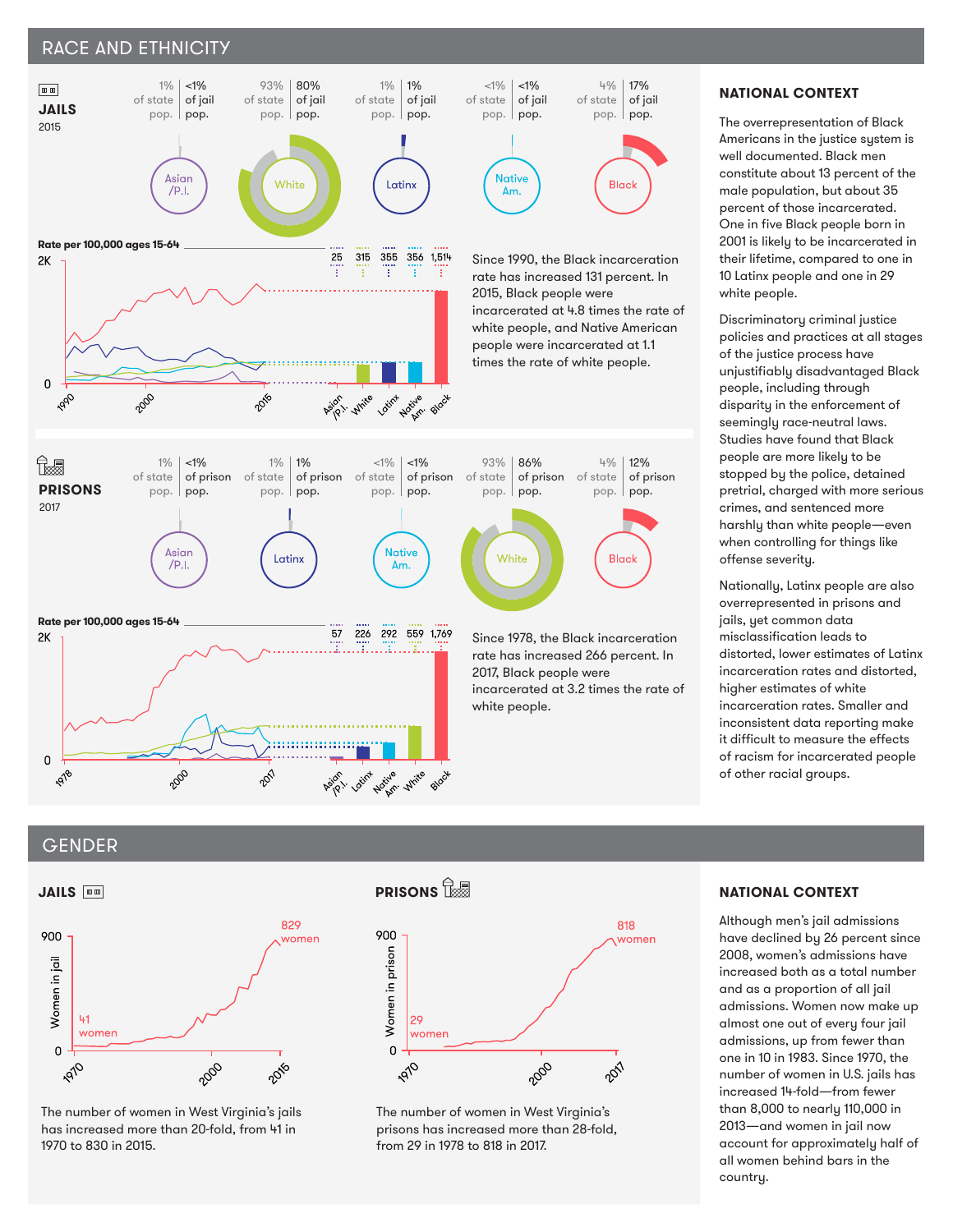# **GEOGRAPHY**

Statewide trends alone do not tell the whole story of incarceration: there is wide variation in the use of incarceration across the state. Today, the highest rates of prison admissions are in rural counties, and pretrial detention continues to increase in smaller counties even as it is on the decline in larger counties. It is critical to examine incarceration trends in every corner of the state, because although the largest counties may have the most people in jails—the highest rates of incarceration are in smaller cities and rural counties.

Comparing the jail populations for 2005 and 2015, counties shaded dark gray had fewer people in jail and those shaded dark red had more people in jail. **% change in jail population from 2005 to 2015** 19% to 2,558% 9% to 19% 0% to 9% -7% to 0% 39% to -7% **<sup>G</sup><sup>r</sup>eates<sup>t</sup> <sup>d</sup>ecreas<sup>e</sup>** 39% **Tucker County <sup>G</sup><sup>r</sup>eates<sup>t</sup> <sup>i</sup>ncreas<sup>e</sup>** 2,558% Mercer **County** 

Since 2000, the state's use of pretrial detention has taken different trajectories in different types of counties. The pretrial incarceration rate has increased 73% in the state's 20 small/medium counties, 61% in the state's 34 rural counties, and 17% in the state's one suburban county.

Vera's analysis of the urban-rural continuum changes the six categories defined by the National Center for Health Statistics Urban-Rural Classification Scheme for Counties to four. A county is labeled "urban" if it is one of the core counties of a metropolitan area with 1 million or more people and is labeled "suburban" if it is within the surrounding metropolitan area. Vera turns the remaining four categories into two by combining small and medium metropolitan areas ("small and midsize metro") and micropolitan and noncore areas ("rural").

| <b>PRISON ADMISSIONS</b><br>祿 |                    | [TOP 10 OF 55 COUNTIES] |                 |  |
|-------------------------------|--------------------|-------------------------|-----------------|--|
| 2014<br><b>COUNTY</b>         | Rate<br>(per 100K) | <b>COUNTY</b>           | Annual<br>count |  |
| Webster                       | 1,130              | Kanawha                 | 357             |  |
| Mercer                        | 626                | Mercer                  | 247             |  |
| Lewis                         | 582                | Cabell                  | 235             |  |
| Braxton                       | 499                | Harrison                | 150             |  |
| Fayette                       | 471                | Wood                    | 143             |  |
| Upshur                        | 468                | Fayette                 | 139             |  |
| Clay                          | 468                | Berkeley                | 134             |  |
| Roane                         | 456                | Monongalia              | $12 +$          |  |
| Monroe                        | 439                | Raleigh                 | 111             |  |
| Morgan                        | 420                | Wayne                   | 110             |  |

### **JAILS <b>WEB** Pretrial population



| <b>JAIL ADMISSIONS</b> |                    |               | [TOP 10 OF 55 COUNTIES] | <b>PRI</b>      |
|------------------------|--------------------|---------------|-------------------------|-----------------|
| 2015<br><b>COUNTY</b>  | Rate<br>(per 100K) | <b>COUNTY</b> | Annual<br>count         | 2014<br>COI     |
| Boone                  | 7,681              | Kanawha       | 5,445                   | We              |
| Mingo                  | 7,646              | Berkeley      | 3,501                   | Mer             |
| Logan                  | 7,599              | Cabell        | $2,72 +$                | Lew             |
| Lewis                  | 5,211              | Raleigh       | 2,073                   | Bra             |
| <b>Braxton</b>         | 5,183              | Monongalia    | 1,971                   | Fay             |
| Clay                   | 5,182              | Logan         | 1,764                   | Ups             |
| <b>Nicholas</b>        | 5,149              | Jefferson     | 1,762                   | Cl <sub>a</sub> |
| Roane                  | 5,142              | Mercer        | 1,614                   | Roc             |
| Webster                | $5,10+$            | Putnam        | 1,559                   | Mo              |
| Calhoun                | 5.097              | Wood          | 1.385                   | Mo              |